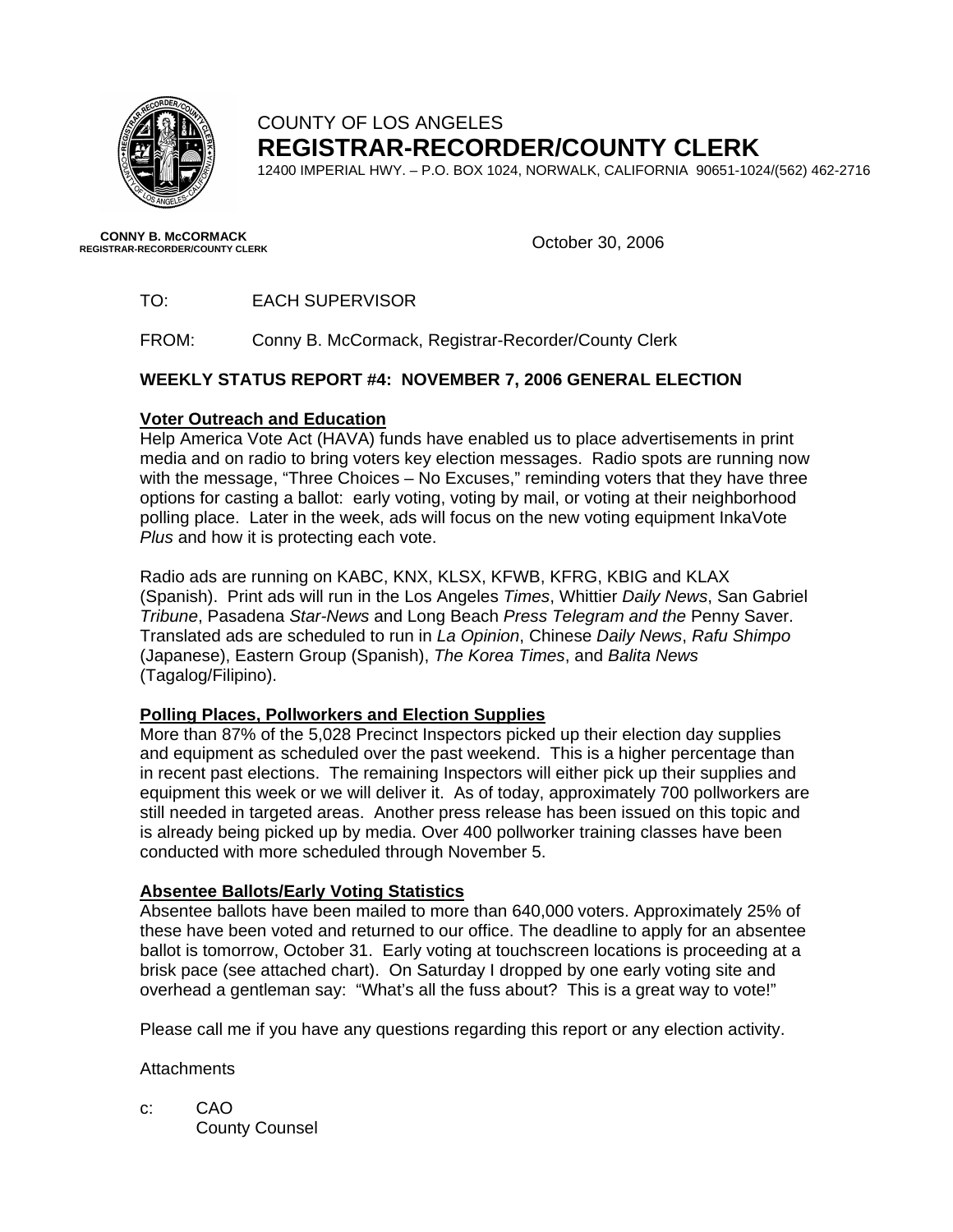# **NOVEMBER 7, 2006 GUBERNATORIAL GENERAL ELECTION STATUS OF EVENTS PERFORMED**

WEEK ENDING OCTOBER 27, 2006

| <b>EVENT</b>                                 | <b>SCHEDULED</b><br><b>COMPLETION</b> | ACTUAL<br><b>COMPLETION</b> |
|----------------------------------------------|---------------------------------------|-----------------------------|
| <b>Recruit and Appoint Precinct Officers</b> | 11/06/2006                            |                             |

This election involves 5,028 precincts requiring the recruitment of approximately 27,000 pollworkers. This event is proceeding as scheduled.

3. Updated Registration Records 10/23/2006

The October 27, 2006 update of Los Angeles County's registration records total 3,914,138 registered voters. Voter registration closed on October 23, 2006.

4. Testing of Election Night Data Processing 11/06/2006 Hardware and Programs

> Testing of election night tally programs is in progress. This event is proceeding as scheduled.

5. Mail Sample Ballots 10/28/2006

The initial sample ballot mailing to over 3.8 million registered voters began on September 28, 2006 and continues through October 28, 2006. Supplemental sample ballot mailing (to persons registering or re-registering to vote up until the October 23 deadline) will occur throughout October. This event is proceeding as scheduled.

6. Election Supplies and Vote Recorders 10/25/2006 Assembled

> Vote Recorder packaging began on October 20, 2006. Supply Box processing began on October 25, 2006.

7. Election Supplies and Equipment 10/29/2006 Picked-Up by Inspectors

> Booths and supplies are scheduled for pick-up on October 28 – 29, 2006. This event is proceeding as scheduled.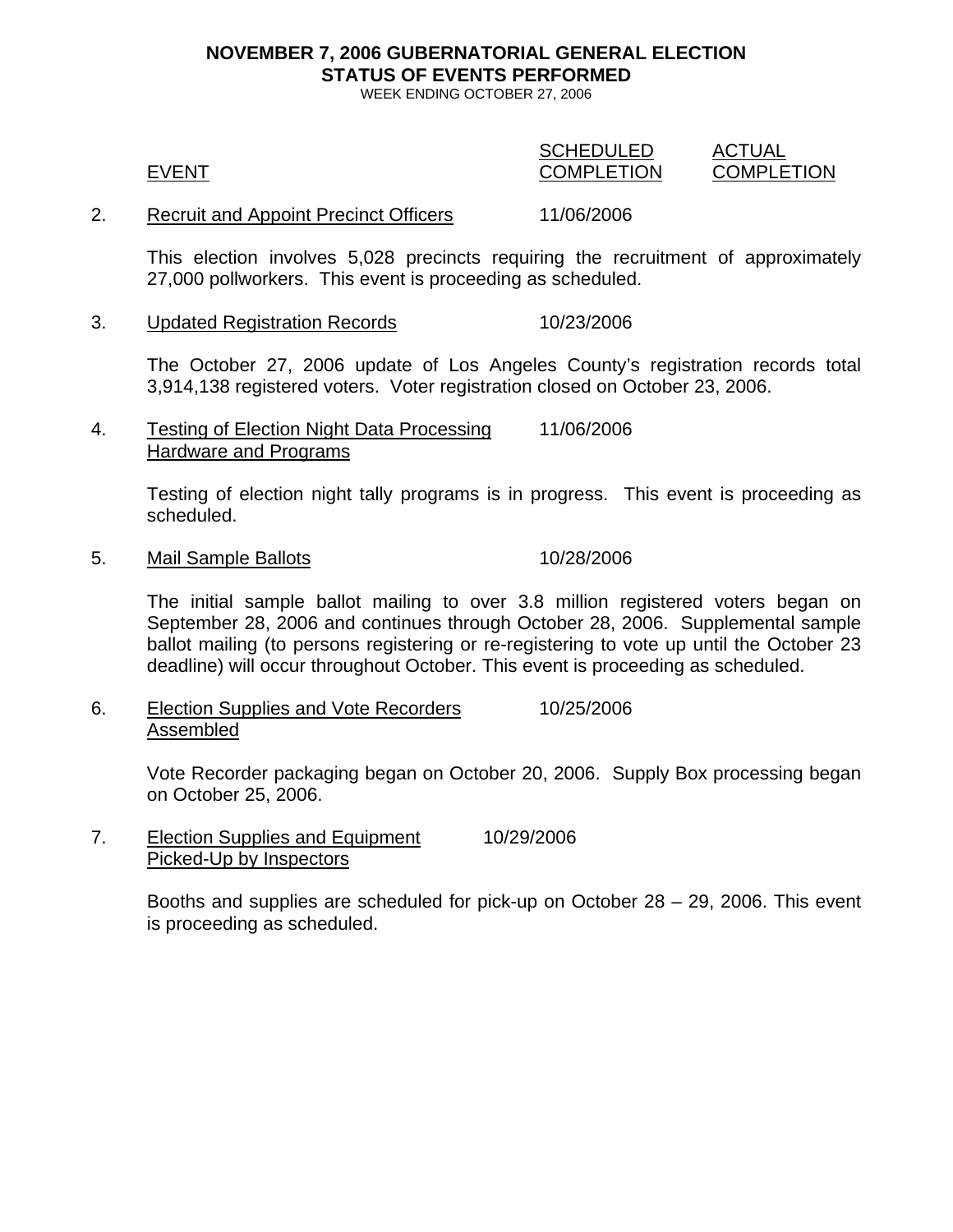#### **NOVEMBER 2006 GUBERNATORIAL GENERAL ELECTION-EARLY VOTING DAILY AND CUMULATIVE TOTALS**

|                                         |             |        | <b>SITE</b>                 |                      |                                                   |        |                 | $E-15$ | $E-14$         | $E-13$ | $E-12$ | $E-11$ | $E-10$ | $E-9$  | $E-8$ | $E-7$ | $E-6$ | E-5   | $E-4$ | $E-3$ | $E-2$ | $E-1$ | E     | <b>Total</b> |
|-----------------------------------------|-------------|--------|-----------------------------|----------------------|---------------------------------------------------|--------|-----------------|--------|----------------|--------|--------|--------|--------|--------|-------|-------|-------|-------|-------|-------|-------|-------|-------|--------------|
| A. C. Bilbrew<br><b>Closing numbers</b> |             |        |                             |                      |                                                   | 30     | 25              | 16     | 16             | 10     | 24     |        |        |        |       |       |       |       |       | 121   |       |       |       |              |
| on 10/30/06<br><b>Beverly Hills</b>     |             |        |                             |                      | 123                                               | 116    | 92              | 110    | 91             | 142    |        |        |        |        |       |       |       |       | 674   |       |       |       |       |              |
|                                         |             |        | <b>Braille Institute</b>    |                      |                                                   |        |                 |        |                | 81     | 45     | 58     | 27     | 23     | 67    |       |       |       |       |       |       |       |       | 301          |
|                                         |             |        | <b>Calabasas</b>            |                      |                                                   |        | 81              | 59     | 54             | 93     | 74     | 55     |        |        |       |       |       |       |       |       | 416   |       |       |              |
| <b>Carson</b>                           |             |        |                             |                      |                                                   | 102    | 74              | 71     | 76             | 66     | 64     |        |        |        |       |       |       |       |       | 453   |       |       |       |              |
| = Weekend                               |             |        | <b>Central Library L.A.</b> |                      |                                                   |        | 127             | 96     | 107            | 78     | 50     | 130    |        |        |       |       |       |       |       |       | 588   |       |       |              |
|                                         |             |        | <b>Culver City</b>          |                      |                                                   |        |                 |        |                | 134    | 85     | 121    | 109    | 104    | 132   |       |       |       |       |       |       |       |       | 685          |
| <b>East Los Angeles</b>                 |             |        |                             |                      |                                                   | 33     | 42              | 23     | 41             | 42     | 28     |        |        |        |       |       |       |       |       | 209   |       |       |       |              |
|                                         |             |        | Lakewood                    |                      |                                                   |        | 129             | 91     | 93             | 95     | 67     | 122    |        |        |       |       |       |       |       |       | 597   |       |       |              |
| = No Early Voting                       |             |        | Lancaster                   |                      |                                                   |        |                 | 96     | 122            | 153    | 79     | 84     | 158    |        |       |       |       |       |       |       |       | 692   |       |              |
|                                         |             |        |                             | <b>Monterey Park</b> |                                                   |        |                 |        | 70             | 58     | 69     | 66     | 63     | 60     |       |       |       |       |       |       |       |       | 386   |              |
|                                         |             |        | <b>North Hills</b>          |                      |                                                   |        |                 | 168    | 115            | 114    | 146    | 131    | 133    |        |       |       |       |       |       |       |       | 807   |       |              |
|                                         |             |        |                             |                      | Norwalk (up to E-15) *                            |        |                 | 288    | 40             | 49     | 55     | 74     | 115    | 126    | 82    |       |       |       |       |       |       |       |       | 829          |
|                                         |             |        |                             | Pasadena             |                                                   |        |                 |        |                | 178    | 121    | 146    | 130    | 144    | 140   |       |       |       |       |       |       |       |       | 859          |
|                                         |             |        |                             | <b>Redondo Beach</b> |                                                   |        |                 |        |                | 167    | 186    | 175    | 221    | 213    | 194   |       |       |       |       |       |       |       |       | 1156         |
|                                         |             |        | <b>Valencia</b>             |                      |                                                   |        |                 |        |                | 87     | 91     | 94     | 135    | 79     | 90    |       |       |       |       |       |       |       |       | 576          |
|                                         |             |        | <b>West Covina</b>          |                      |                                                   |        |                 |        |                | 161    | 150    | 150    | 197    | 142    | 187   |       |       |       |       |       |       |       |       | 987          |
|                                         |             |        |                             |                      | <b>DAILY TOTAL</b>                                |        |                 | 288    | 40             | 1816   | 1531   | 1610   | 1734   | 1509   | 1808  |       |       |       |       |       |       |       |       | 10336        |
|                                         |             |        |                             |                      | Number over prior day                             |        |                 | 23     | $-19$          | 1783   | $-251$ | 78     | 119    | $-226$ | 299   |       |       |       |       |       |       |       |       |              |
|                                         |             |        |                             |                      | DAILY VOTE TOTALS - COMPARISON BY ELECTION        |        |                 |        |                |        |        |        |        |        |       |       |       |       |       |       |       |       |       |              |
| YEAR*                                   | $E-22$      | $E-21$ | $E-20$                      | $E-19$               | $E-18$                                            | $E-17$ | $E-16$          | $E-15$ | $E-14$         | $E-13$ | $E-12$ | E-11   | $E-10$ | $E-9$  | $E-8$ | $E-7$ | E-6   | $E-5$ | $E-4$ | $E-3$ | $E-2$ | $E-1$ | F.    | Total        |
| <b>Nov 00</b>                           | 342         | 323    | 400                         | 428                  | 459                                               |        |                 | 526    | 552            | 577    | 565    | 713    | 937    | 727    |       | 1175  | 1175  | 1414  | 1883  |       |       |       |       |              |
| <b>Nov 02</b>                           |             |        |                             |                      |                                                   |        |                 |        |                |        |        |        |        |        | 1040  |       |       |       |       | 2569  | 2995  | 3200  |       | 22000        |
|                                         | 52          | 15     | 11                          |                      |                                                   |        |                 | 15     | 838            | 848    | 804    | 897    | 1001   | 881    | 1193  | 1532  | 1902  | 1973  | 3486  | 61    | 96    | 140   | 380   | 16167        |
| Oct 03                                  |             |        |                             |                      |                                                   |        |                 | 26     | 29             | 1846   | 2175   | 2406   | 2726   | 2382   | 3438  | 4381  | 4939  | 5837  | 8099  | 824   | 812   | 1064  | 1682  | 42666        |
| Mar 04                                  |             |        |                             |                      | 7                                                 |        |                 | 6      | 11             | 878    | 1000   | 906    | 1138   | 965    | 1236  | 1484  | 1641  | 2073  | 3381  | 245   | 253   | 264   | 544   | 16041        |
| Nov <sub>04</sub>                       | 214         | 44     | 47                          | 52                   | 76                                                | 60     | 78              | 224    | 83             | 3884   | 4181   | 3993   | 4602   | 3950   | 5735  | 6165  | 6953  | 8992  | 10651 | 1050  | 1537  | 1288  | 1316  | 65175        |
| <b>Nov 05</b>                           | $\mathsf Q$ |        |                             |                      | 8                                                 | 14     |                 | 34     | 22             | 1186   | 1304   | 1234   | 1260   | 1112   | 1207  | 1413  | 1570  | 1916  | 2797  | 339   | 364   | 368   | 787   | 16965        |
| <b>Jun 06</b>                           | $\Omega$    |        |                             |                      |                                                   |        |                 | 10     | $\overline{3}$ | 747    | 642    | 644    | 674    | 378    | 478   | 972   | 1069  | 1366  | 1859  | 129   | 122   | 148   | 1203  | 10456        |
| <b>Nov-06</b>                           | 94          | 34     | 29                          | 36                   | 36                                                |        |                 | 59     | 40             | 1783   | 1532   | 1610   | 1734   | 1508   | 1808  |       |       |       |       |       |       |       |       |              |
|                                         |             |        |                             |                      | <b>CUMULATIVE TOTALS - COMPARISON BY ELECTION</b> |        |                 |        |                |        |        |        |        |        |       |       |       |       |       |       |       |       |       |              |
| YEAR*                                   | $E-22$      | $E-21$ | $E-20$                      | $E-19$               | $E-18$                                            | $E-17$ | $E-16$          | $E-15$ | $E-14$         | $E-13$ | $E-12$ | $E-11$ | $E-10$ | $E-9$  | $E-8$ | $E-7$ | E-6   | E-5   | $E-4$ | $E-3$ | $E-2$ | $E-1$ | E     | Total        |
| <b>Nov 00</b>                           | 342         | 665    | 1065                        | 1493                 | 1952                                              |        |                 | 2478   | 3030           | 3607   | 4172   | 4885   | 5822   | 6549   | 7589  | 8764  | 9939  | 11353 | 13236 | 15805 | 18800 | 22000 |       | 22000        |
| <b>Nov 02</b>                           | 52          | 67     | 78                          | 8 <sup>1</sup>       | 95                                                | 103    | 12(             | 135    | 973            | 1821   | 2625   | 3522   | 4523   | 5404   | 6597  | 8129  | 10031 | 12004 | 15490 | 1555' | 15647 | 15787 | 16167 | 16167        |
| Oct 03                                  |             |        |                             |                      |                                                   |        |                 | 26     | 55             | 1901   | 4076   | 6482   | 9208   | 11590  | 15028 | 19409 | 24348 | 30185 | 38284 | 39108 | 39920 | 40984 | 42666 | 42666        |
| Mar <sub>04</sub>                       |             |        |                             |                      |                                                   | 11     | 1 <sup>1</sup>  | 22     | 33             | 911    | 1911   | 2817   | 3955   | 4920   | 6156  | 7640  | 9281  | 11354 | 14735 | 14980 | 15233 | 15497 | 16041 | 16041        |
| Nov <sub>04</sub>                       | 214         | 258    | 305                         | 357                  | 433                                               | 493    | 57 <sup>°</sup> | 795    | 878            | 4762   | 8943   | 12936  | 17538  | 21488  | 27223 | 33388 | 40341 | 49333 | 59984 | 61034 | 6257  | 63859 | 65175 | 65175        |
| <b>Nov 05</b>                           |             | 14     | 20                          | 28                   | 36                                                | 50     | 5'              | 86     | 108            | 1294   | 2598   | 3832   | 5092   | 6204   | 7411  | 8824  | 10394 | 12310 | 15107 | 15446 | 15810 | 16178 | 16965 | 16965        |
| <b>Jun 06</b>                           |             |        |                             |                      |                                                   | 10     |                 | 22     | 25             | 772    | 1414   | 2058   | 2732   | 3110   | 3588  | 4560  | 5629  | 6995  | 8854  | 8983  | 9105  | 9253  | 10456 | 10479        |

\* The Early Voting period In 2000 was 3 weeks at all sites. Subsequent early voting periods have started at E-13 or E-14 at outlying sites, and earlier at Norwalk RRCC Offices.

The first day totals for the Norwalk location include all early voting up to, and including, that date.